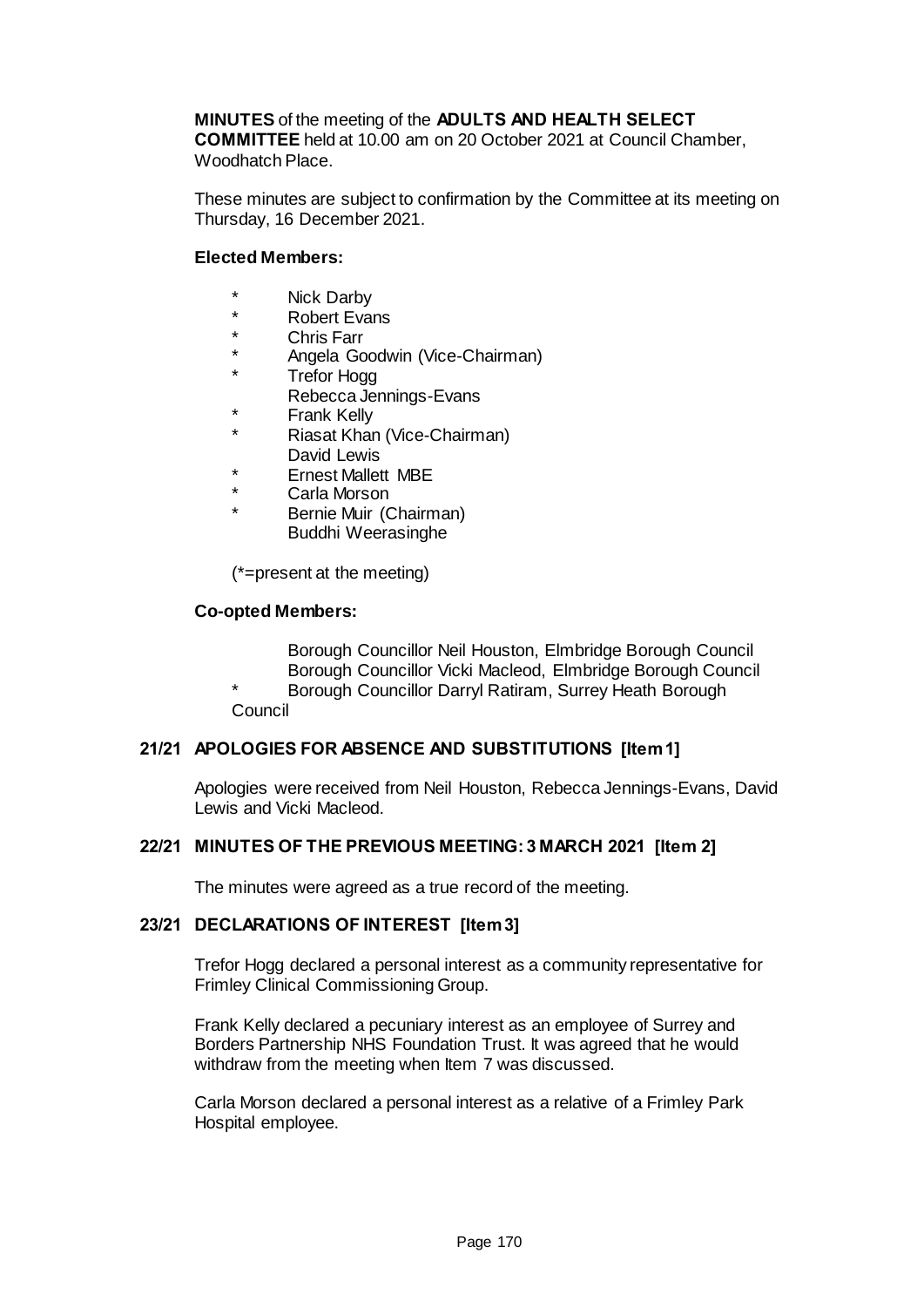# **24/21 QUESTIONS AND PETITIONS [Item 4]**

None received.

# **25/21 ENABLING YOU WITH TECHNOLOGY TRANSFORMATION PROGRAMME [Item 5]**

#### **Witnesses:**

- Toni Carney Head of Resources (Adult Social Care)
- Nick Markwick Co-Chair, Surrey Coalition of Disabled People
- Sinead Mooney Cabinet Member for Adults and Health

#### **Key points raised during the discussion:**

- 1. The Head of Resources (Adult Social Care) introduced the report and explained that Surrey County Council did not have a history of routinely using technology to support people and that the current providers were largely the district and borough councils. They went on to explain that the aim of the Enabling You With Technology Transformation Programme was not to use one type of technology but to offer a whole range to help support people with varying needs.
- 2. Members heard that the Enabling You With Technology Transformation Programme started with Design Phase 1, which involved a pilot with Mole Valley District Council. Outlining the programme's next steps, the Head of Resources (Adult Social Care) informed the Select Committee that Phase 2, which started in September 2021, would involve testing the technology and monitoring platform on a larger scale to better understand the impact that would have on not just the people being supported but also workforce. Phase 3, they went on to explain, was scheduled to take place in early 2022 and would involve developing and trialling a mobile wellbeing response service and self-funder model. Phase 3 would also involve working directly with the Council's Learning Disabilities and Autism and Mental Health services to pilot further technology-enabled care solutions.
- 3. The Cabinet Member for Adults and Health added that the aim of the programme was to increase choice and the quality of care available to residents, which was one of their main strategic priorities. They went on to congratulate officers for their positive approach and spoke highly of the engagement that the Council had been having with Frimley and Surrey Heartlands Integrated Care Systems.
- 4. Responding to a question regarding work that was to be undertaken with the Learning Disabilities and Autism Service and how deeply embedded technology-enabled care solutions were likely to be, the Head of Resources (Adult Social Care) explained that the purpose of the pilot was to explore what could be done in supported living spaces, as these presented unique challenges. The aim of Phase 3 would be to learn what worked best for individuals in those settings. The Cabinet Member for Adults and Health added that they would be looking to tailor the technology-enabled care package around those needs, and it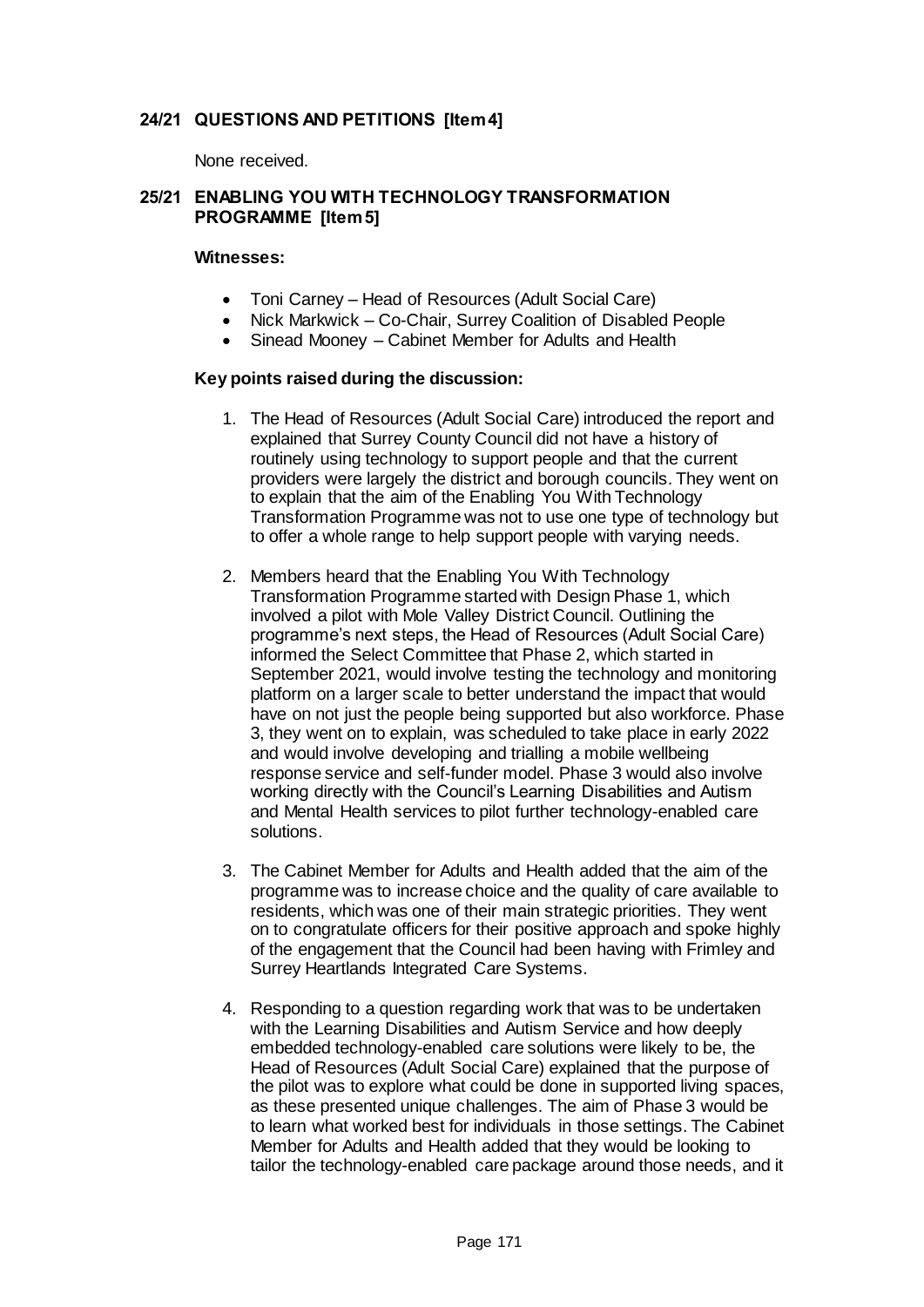was suggested that a site visit should be organised for the Select Committee so Members could see what technology-enabled care solutions looked like in action.

- 5. The Co-Chair of the Surrey Coalition of Disabled People asked how officers were planning to move forward the overseeing of data and dashboards by home care providers, what was being done to explain to people the way in which the technology worked and how data was being used, and what was being done to get buy in from other district and borough councils in Surrey. In response, the Head of Resources (Adult Social Care) expressed their excitement at the opportunities available for providers and the ways in which the technology could be used to better target when someone needed a visit. Further to this, the Head of Resources (Adult Social Care) said that they could see the technology enabling providers to provide care on demand. With regards to concerns around the technology and privacy, the Head of Resources (Adult Social Care) explained that two videos had been produced to explain to people that the technology would only monitor movement and temperature, and that technology could not be installed for anyone who had not given their consent. It was important to make sure that people were aware the technology would not be spying on them.
- 6. A Member asked what had been learnt from the Mole Valley District Council pilot and what engagement had taken place, particularly with those from hard to reach communities. In response, the Head of Resources (Adult Social Care) explained that the technology had been provided free as part of the pilot to ensure people were not put off by financial costs, and that they learnt that the technology needed to be in place for at least a number of weeks to produce the kind of data that is helpful. Regarding engagement, they went on to say that everyone who used the technology as part of the Phase 1 pilot was given a short questionnaire to complete so officers could better understand their experiences of using the technology. The Select Committee was given assurance that there would be no shortage of engagement going forward.
- 7. Responding to a question regarding support being given to those with physical difficulties and the potential for using the technology to identify people at risk of falls, the Head of Resources (Adult Social Care) explained that the aim was for the technology offer to be bespoke, person-centred and accessible for all so users received technology-enabled care that was right for them. Regarding people at risk of falls, they went on to inform the Select Committee that a pilot was underway with Mole Valley District Council that involved the use of a wristwatch that helped to monitor people's gait, and that this would be used to support people at risk of falls. The pilot was currently in its early stages and had three people using it, but officers were keen to undertake further engagement around the falls agenda and how technology-enabled care might be able to help. The Select Committee also heard from the Cabinet Member for Adults and Health that discussions were being had with the South East Coast Ambulance Service around how technology-enabled care could help reduce blue light callouts and tie in with wider falls prevention work that was taking place.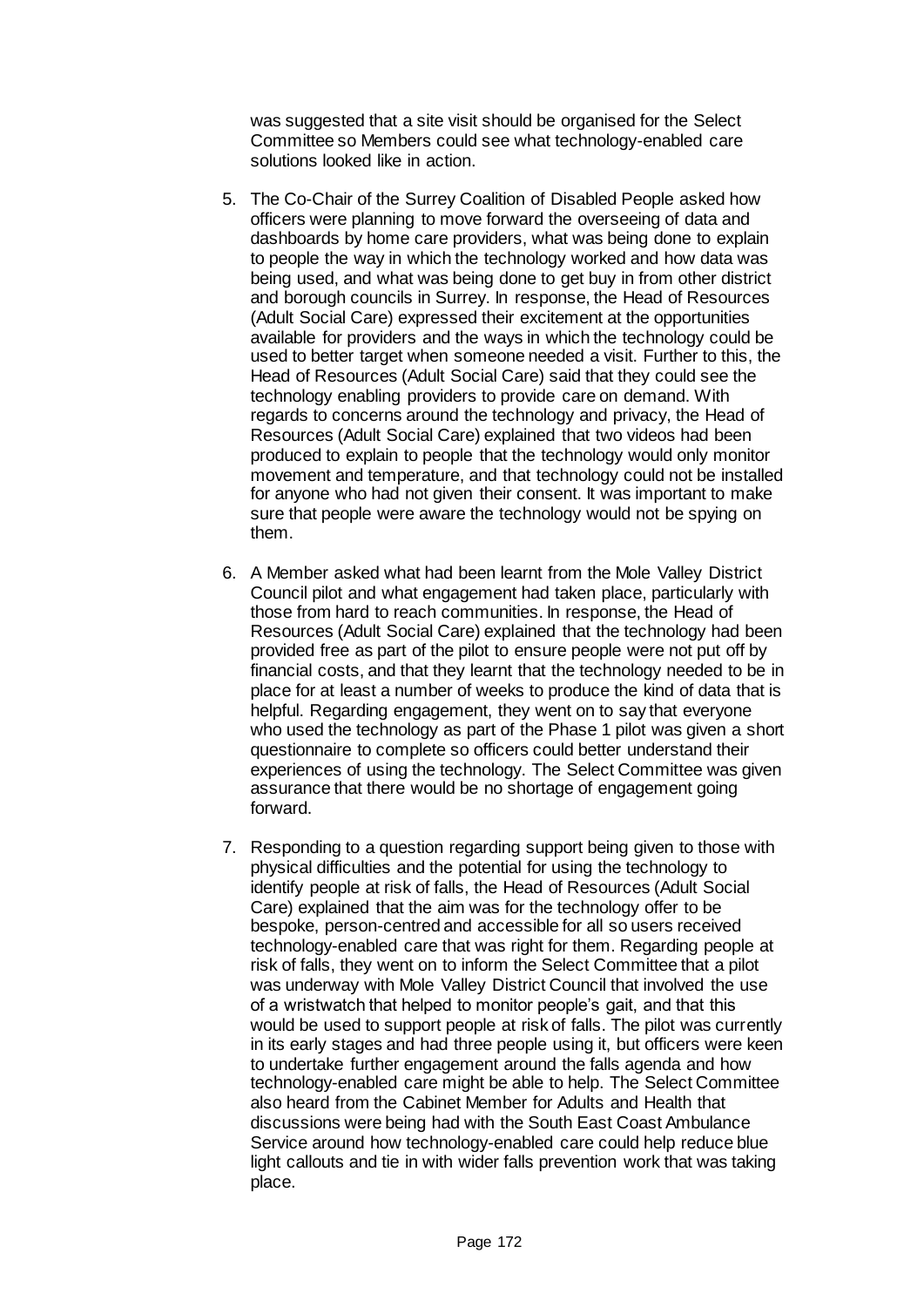- 8. A Member questioned how carers were to be involved going forward and was told by the Head of Resources (Adult Social Care) that they had undertaken positive engagement with carers so far and that this engagement would continue during the rollout of Phases 2 and 3. Technology-enabled care provided exciting opportunities for supporting carers and would, for instance, help to put the carer in control by allowing them to take the technology with them outside of the home in the form of an app.
- 9. Regarding a question from a Member on what had been learnt from good practice elsewhere and how this would incorporated into Phases 2 and 3, the Head of Resources (Adult Social Care) explained that a consultant had been brought in from the Technology-Enabled Care Services Association and that they had helped bring a wider knowledge of what other local authorities were doing and how this could shape the technology-enabled care support on offer in Surrey. They went on to say that the Council was cutting edge in its use of technology-enabled care. Further to this, the Cabinet Member for Adults and Health added that they had met with Kent County Council to discuss their use of technology to help support those with learning disabilities and autism. It was felt at that particular time that the support being offered was not right for Surrey County Council, but the conversations had with Kent County Council had nonetheless helped Surrey County Council to better understand what technology-enabled care could work well. Engagement would continue to be had with local authorities throughout Phases 2 and 3.
- 10. Responding to a question about whether other district and borough councils had been approached, the Head of Resources (Adult Social Care) explained that the work would have to be done incrementally but that they had sensed genuine enthusiasm for the programme. They went on to say that conversations were being had with Epsom and Ewell Borough Council and they were hoping for them to come on board.
- 11. A Member asked whether it was possible for the data to be used to identify trends that could be built into, and help shape, Adult Social Care support more generally. In response, the Head of Resources (Adult Social Care) explained that this was not being done at the current time but there was the potential for this to be done with people's consent.
- 12. In response to a Member's question about whether there was the potential for the mobile response service to be run for more than 16 hours a day if findings from the Phase 3 trial indicated that this would be beneficial, the Head of Resources (Adult Social Care) said that the current plan was for this service to be offered 16 hours a day because of the frequency of falls alerts being received by Mole Valley District Council during those hours. However, if the evidence was that the service needed to be offered 24 hours a day, there would be additional costs involved and further work would need to be done to determine whether these could be met.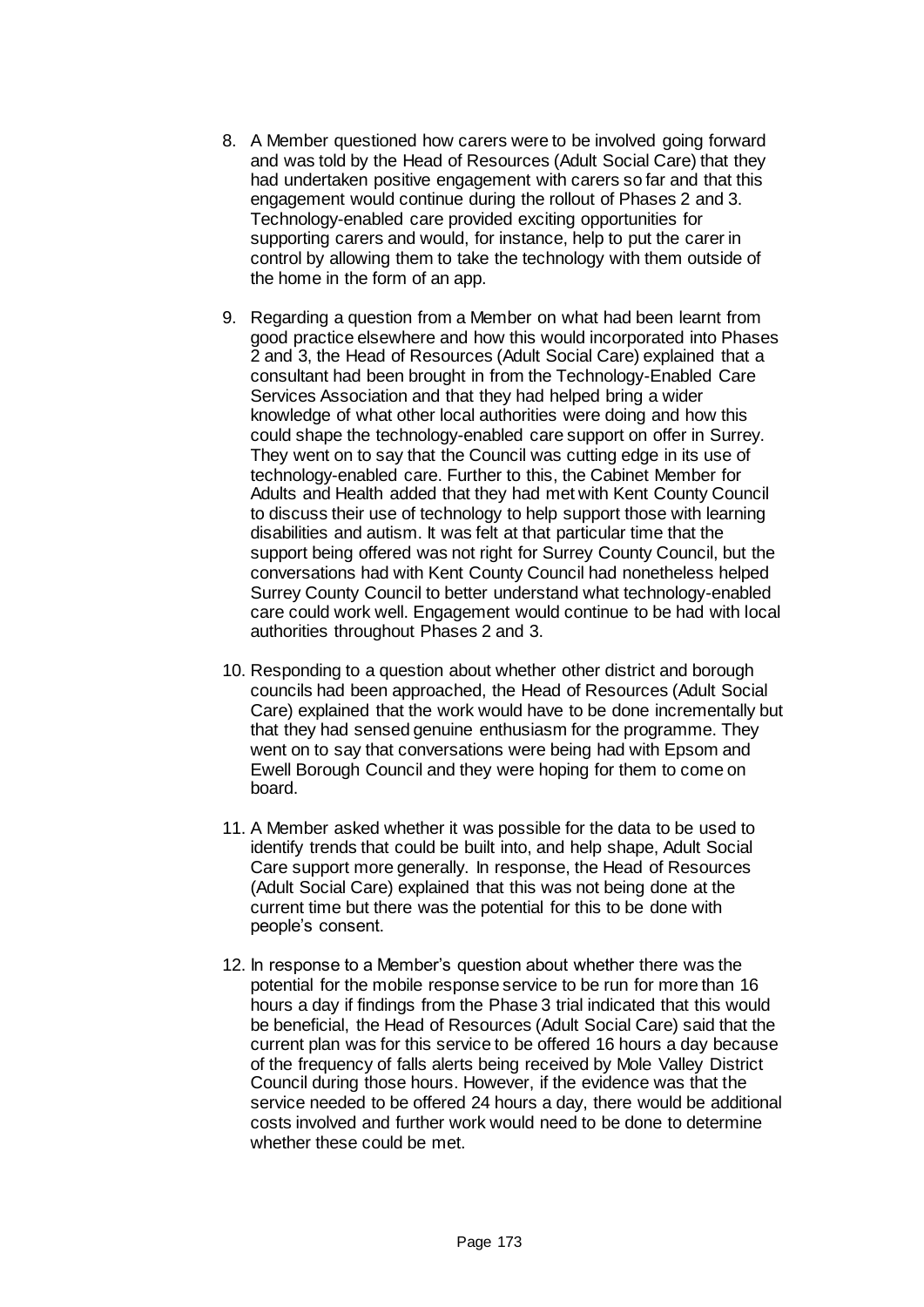13. Regarding the criteria for self-funders and a potential cost model, the Head of Resources (Adult Social Care) explained that there would not be a criteria as such as it would instead be an offer that people could buy into, and there were likely to be different options available. In terms of the cost model, the Select Committee was informed that this would depend on whether a universal offer could be agreed with the district and borough councils when a county-wide service was in operation, as they all currently had their own arrangements for telecare and community alarm systems on offer. This was a conversation that would be had with each of the district and borough councils. The Cabinet Member for Adults and Health added that the self-funder market in Surrey was a large one and that it was important that their needs were met. They went on to say that they would like self-funders to be offered a universal offer with tiered charging so residents could purchase the level of support that was right for their needs.

# **Recommendations:**

The Select Committee requests that a report on the outcome of Phases 2 and 3 and relevant pilot studies is presented to the Select Committee at the appropriate time following their conclusion, and that this report covers:

- How technology-enabled care will be used to help those residents requiring learning disabilities, physical disabilities, autism and mental health support
- Engagement undertaken with the district and borough councils and progress made in rolling out technology-enabled care across Surrey

# **Actions/requests for further information:**

The Cabinet Member for Adults and Health and Scrutiny Officer are to explore the possibility of organising a site visit for Select Committee members to see what technology-enabled care looks like in action.

#### **26/21 COVID-19 RECOVERY PROGRAMMES AND PREPARATION FOR WINTER PRESSURES [Item 6]**

*It was agreed that Items 6a and 6b would be considered together as they related to the same topic.*

#### **Witnesses:**

- Dr Charlotte Canniff Clinical Chair, Surrey Heartlands CCG
- Helen Coe Director of Recovery and Transformation, Surrey Heartlands ICS
- Jo Hunter Deputy Director of Recovery and Transformation, Surrey Heartlands ICS
- Nick Markwick Co-Chair, Surrey Coalition of Disabled People
- Nikki Mallender Director of Primary Care, Surrey Heartlands CCG
- Dr Pramit Patel Primary Care Network Lead, Surrey Heartlands CCG
- Kate Scribbins Chief Executive, Healthwatch Surrey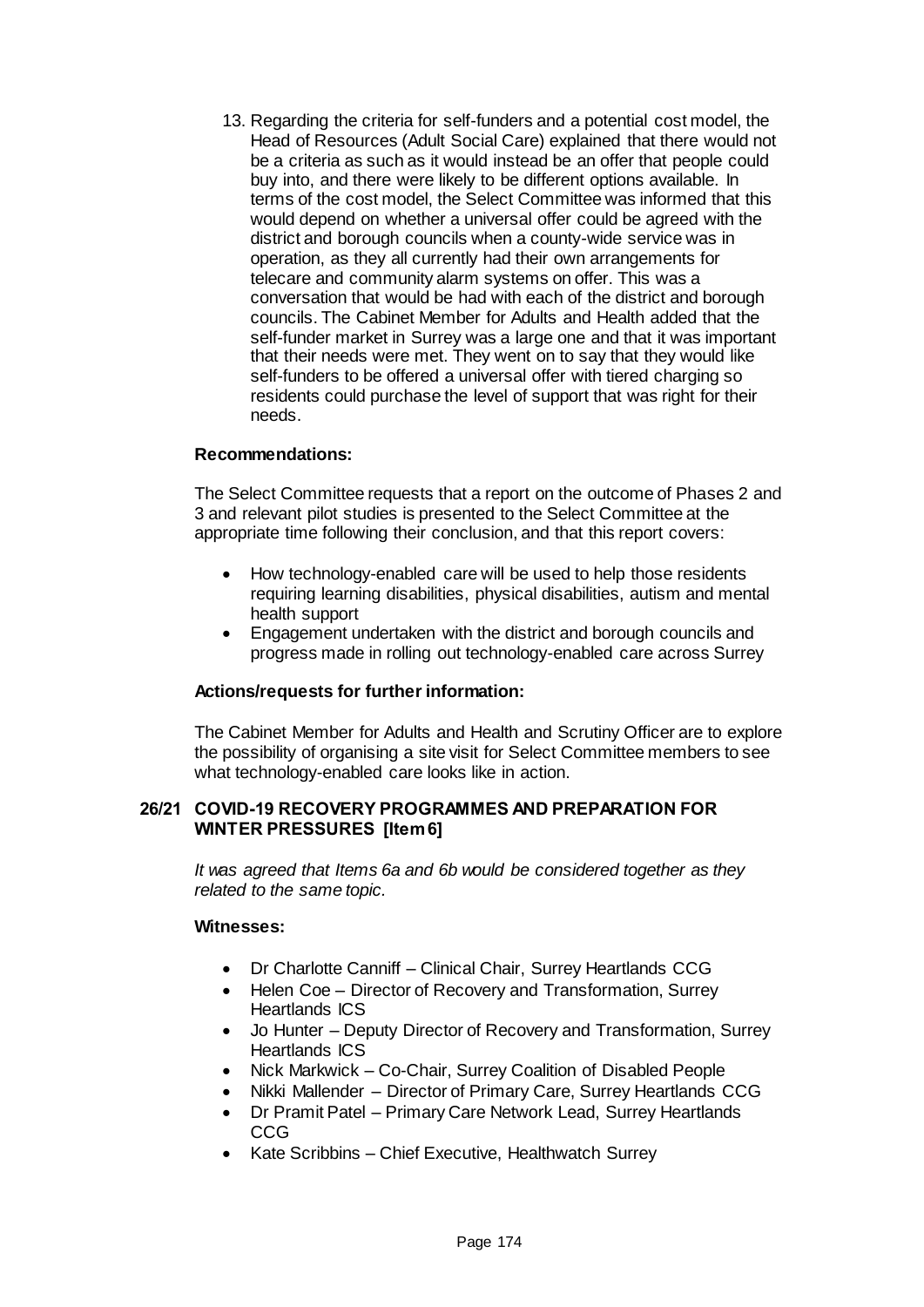- Fiona Slevin-Brown Executive Lead for Urgent and Emergency Care, Frimley CCG
- Simon White Executive Director of Adult Social Care, Surrey County Council
- Patrick Wolter Chief Executive Officer, Mary Frances Trust
- Paul Young Portfolio Lead for Health and Social Care Integration, Surrey Heartlands ICS & Surrey County Council

# **Key points raised during the discussion:**

- 1. The Director of Recovery and Transformation introduced the report and explained to the Select Committee that Frimley and Surrey Heartlands Integrated Care Systems (ICSs) were working closely together to recover services and deal with the significant pressure the health service was currently under.
- 2. A Member started by thanking health and care staff for all of their hard work throughout the Covid-19 pandemic. They then asked what mental health support was being offered to members of staff, as well as support relating to abuse they might receive from the public. In response, the Director of Recovery and Transformation explained that a self-help website had been made available to all staff, alongside crisis support and the delivery of approximately 1,500 wellbeing workshops. Regarding abuse, conflict resolution and customer care training was on offer to all staff. They went on to say that exhaustion and burnout, anxiety about returning to the office, and the management of Long Covid were all issues of concern that had been raised by staff. Personal risk assessments had been conducted for all members of staff, and a zero tolerance policy was in the process of being developed.
- 3. Responding to a question on what measures were in place to deal with potential staff absences and the pressures that these could place on the health system, the Director of Recovery and Transformation explained that a system-wide call was currently held each weekday at 9am at which operational issues were discussed, and this would take place seven days a week from 1 November. Mutual aid was offered to all hospitals, staff were reduced in some areas to deal with pressures elsewhere, and they had access to agency and bank personnel to help with absences when needed. The whole system had been working hard to support one another.
- 4. Referencing Paragraph 33 of the Surrey Heartlands report, a Member asked about the specific measures being put in place to deal with possible greater demand on Intensive Therapy Units over the winter months. In response, the Director of Recovery and Transformation said that a review had been undertaken on what was done in first two phases of the Covid-19 pandemic and that this had highlighted, both regionally and nationally, the need for investment in critical care services. Plans were currently being formulated for 2022/23 and the number of beds that could be staffed had been almost doubled through the training of staff to support critical care patients. They went on to explain that modelling was being done on a weekly basis and it was expected that peak demand would come towards the end of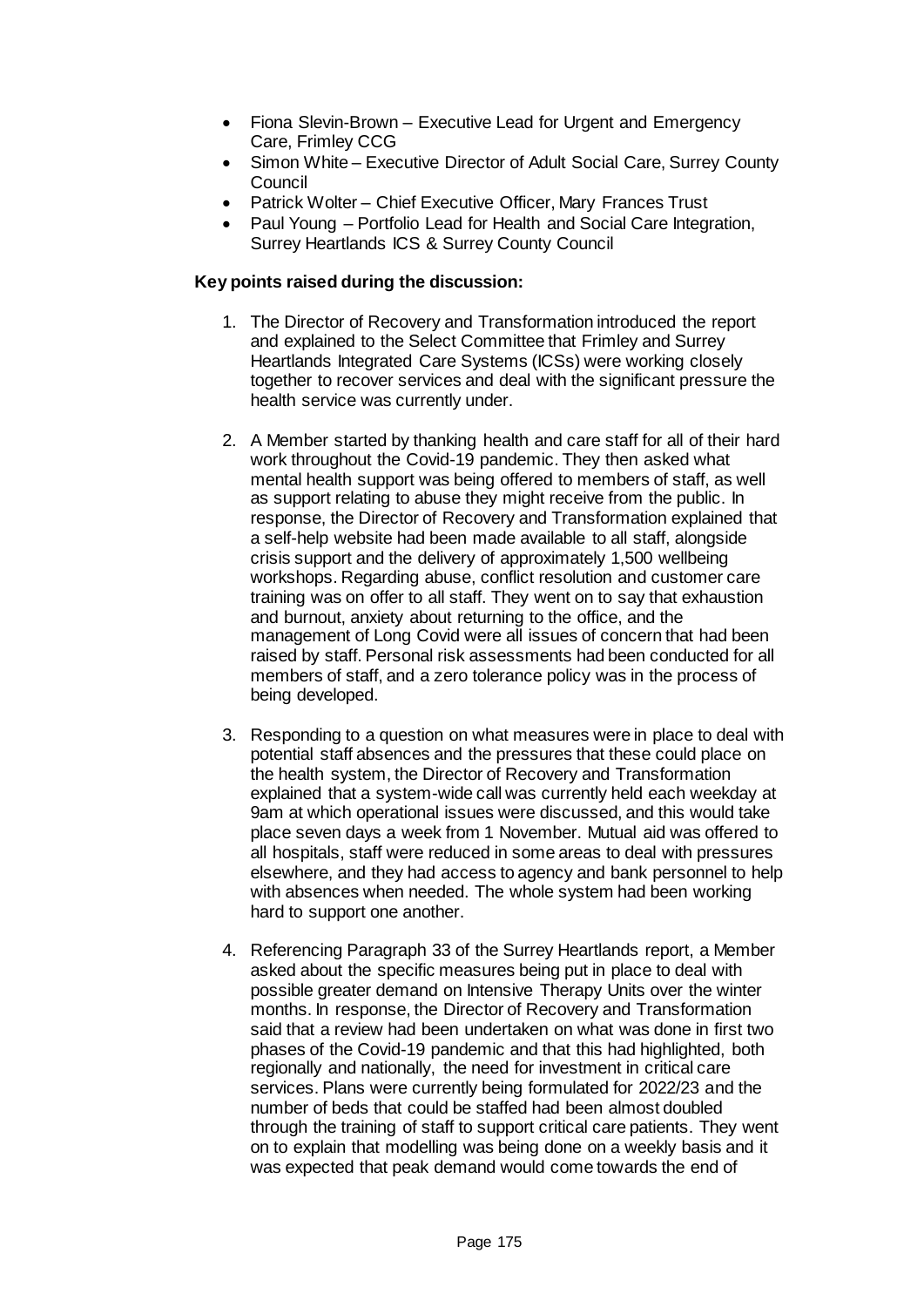October. The current focus was on training staff, but there was a possibility that staff might have to be stepped down from other services, such as elective surgery, to deal with the increased demand. However, this would not be done unless absolutely necessary.

- 5. A Member asked whether there was an adequate supply of flu vaccines and Covid-19 booster jabs and was told by the Executive Lead for Urgent and Emergency Care that there had been a slight delay in these being delivered but that there now were sufficient supplies available.
- 6. In response to a question about what was being done to discharge people from hospital, the Executive Lead for Urgent and Emergency Care explained that all health and social care partners worked closely together to ensure patients were discharged in a safe and timely manner, and to stop people being admitted to hospital in the first place where this was avoidable. The Executive Director of Adult Social Care added that both the NHS and social care were under extreme pressure and that there were difficulties in recruiting staff. Regarding Discharge to Assess, they informed Members that this was scheduled to come to an end in March 2022 and that they were planning for what would come next, as it would not be desirable to go back to the status quo. Any change to a new model would need to be resourced, but indications from the Treasury were that extra funds for this would not be made available from central government. The Executive Director of Adult Social Care went on to say that, both now and in the future, it was important to ensure that when patients were discharged from hospitals, the destination was still their home, even if this required them to be provided with a period of bedded rehabilitative care. However, this was not just a social care issue, as it also required input from, and close working with, NHS community services.
- 7. The Select Committee heard from the Chief Executive of Healthwatch Surrey, who spoke about the Discharge to Assess model and the important role played by carers. They went on to explain that recent work undertaken by Healthwatch Surrey revealed that, although there were examples of positive experiences, some patients were being discharged to their homes in a worse condition than when they were first admitted to hospital, and that there were problems with the information provided to carers and the ways in which hospitals were communicating with them. A Member suggested that hospitals could design standardised communications that they could provide to the next of kin of those being discharged into care to ensure they were aware of their care needs and questions they should be aware of.
- 8. A Member asked about diagnostic wait times and the support being given to those patients whose elective surgery had been delayed and was told by the Deputy Director of Recovery and Transformation that, at the start of 2021, there were nearly 2,500 patients in Surrey Heartlands waiting over 52 weeks for treatment, but that this number had now been reduced to approximately 600. There were a number of programmes in place to review patients' conditions and ensure they had not deteriorated, and surgery could be brought forward if it was felt this was needed. The Deputy Director of Recovery and Transformation went on to tell the Select Committee about the "waiting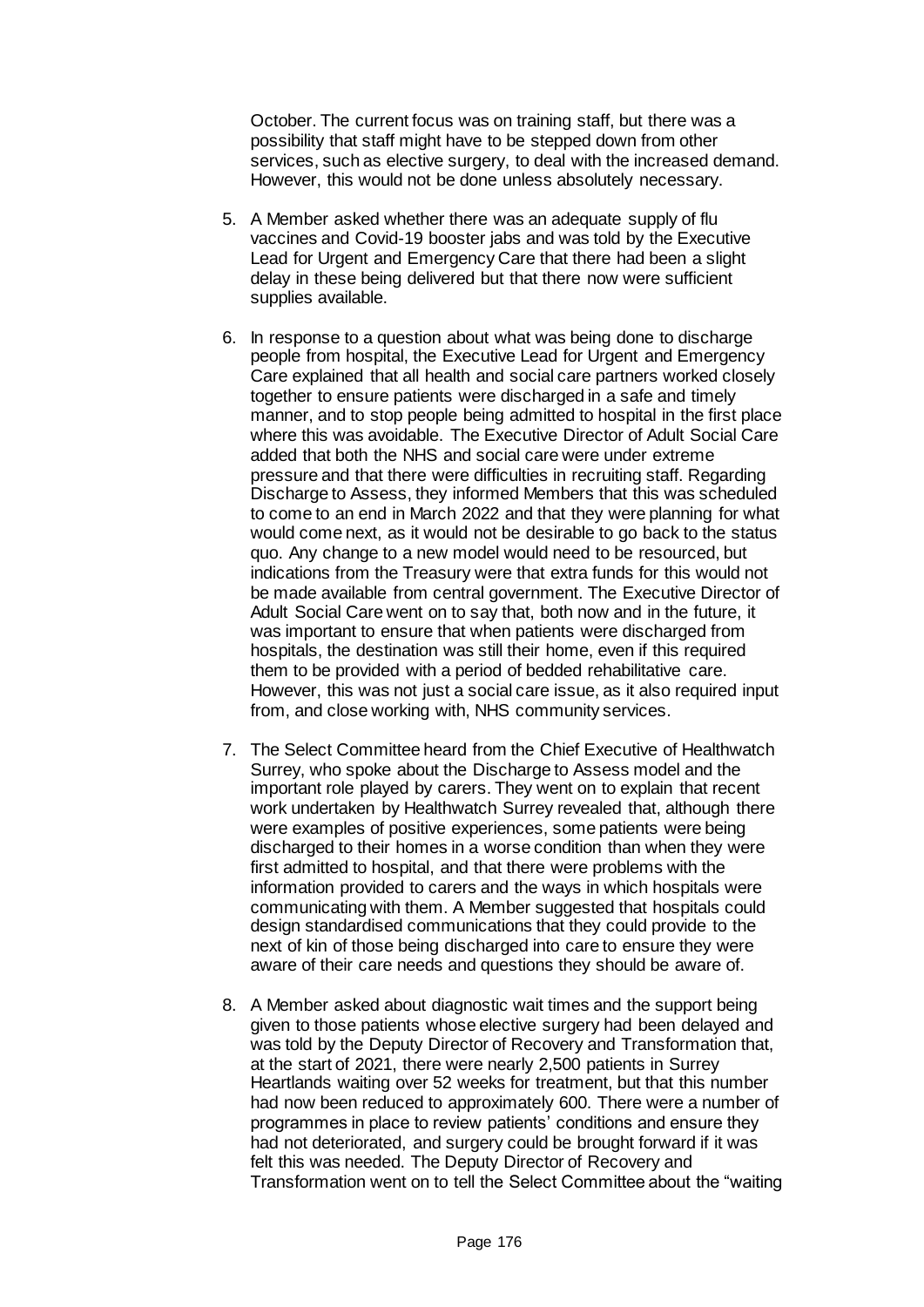well" schemes, which involved partners from across integrated care working together to ensure patients were remaining fit and healthy. This involved the use of remote monitoring systems, which produced physiological measurements to ensure patients' conditions were not deteriorating during their wait.

- 9. The Select Committee heard from the Clinical Chair of Surrey Heartlands CCG, who explained that Surrey Heartland was one of the top 10 ICSs in the country in terms of its recovery. Primary care was facing challenges in three main areas: demand, capacity, and models of care and access. Despite these challenges, primary care capacity had increased, and circa 40,000 more appointments were now being delivered per month, with 63% of these taking place in person. The Clinical Chair went on to explain that primary care was facing longterm issues relating to recruitment and retention, GPs nearing or at retirement age, and a workforce demoralised by the pressures of the Covid-19 pandemic. It was important for conversations to be had about the development of a mixed model of access to ensure patients' needs were met. There was not a one-size-fits-all approach that would work across Surrey, but instead engagement and consultation needed to take place with patients. Data collected by Surrey Heartlands showed that the majority of patients had found digital access helpful but that they were confused about how to access GPs and the benefits of triaging. It was important to make sure patients were able to meet with the right person for their needs, and this was not always a GP.
- 10. The Director of Primary Care informed the Select Committee that the number of face-to-face primary care appointments taking place in Surrey Heartlands had returned to roughly pre-pandemic levels, and that the uptake of digital appointments was the highest across the whole of south-east England, with 2.1 million contacts taking place through remote channels. On the subject of patient satisfaction with GPs, this figure stood at 86% in Surrey Heartlands, against a national backdrop of 83%. The Director of Primary Care also explained that, prior to the pandemic, the number of annual health checks for those with learning disabilities and autism was 40%, whereas during year of pandemic this had risen to 70%.
- 11. The Primary Care Network Lead added that although there was the need to celebrate those achievements made by primary care during the pandemic, there were also gaps that required filling by working together. Key areas of focus going forward would be: planning additional capacity through winter, continuing to recover services, narrowing health inequalities across the system, developing Surrey Heartlands' zero tolerance approach, and ensuring patients were engaged and involved in the co-designing of the new way of working and accessing primary care. They also spoke about the importance of enabling and accelerating the implementation of the Health and Wellbeing Strategy to help empower and support people and level up services across Surrey.
- 12. Responding to a question about accessing mental health support at GP surgeries, the Clinical Chair spoke about the General Practice Integrated Mental Health Service (GPIMHS), which brought mental health services into primary care settings and had been hugely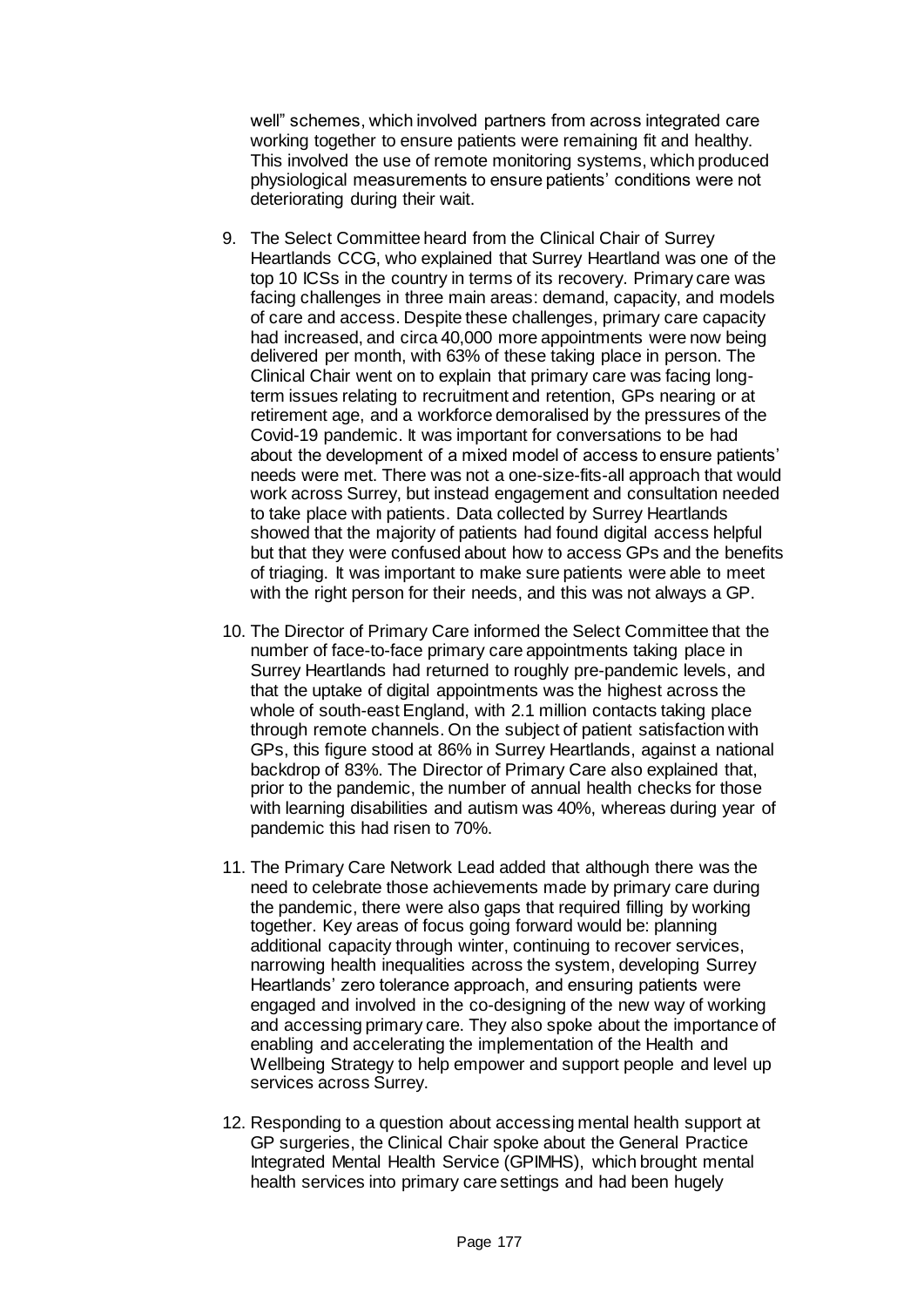successful in the areas of Surrey to which it had been rolled out. However, they explained that, due to workforce and resourcing issues exacerbated by the pandemic, it had not yet been possible to roll out the services across the whole of Surrey, leaving some GP surgeries reliant on identifying themselves those patients that required mental health support and, where it was an issue that they could not manage alone, referring on to other services for extra help. Work was taking place to improve mental health services through the Mental Health Improvement Plan, which would have actions for everyone across the health system.

- 13. A Member asked what was being done to ensure people were more easily able to access primary care services by telephone rather than remote channels, and to ensure face-to-face appointments were available for vulnerable groups. In response, the Clinical Chair said that the purpose of the triage was to identify those patients that might be vulnerable and for their preferred type of appointment to be offered. However, those preferring to be seen face-to-face might have to wait longer, and it might not always be in their best interest to be seen in this way – particularly with regards to putting themselves at risk of being infected with Covid-19. The Director of Primary Care added that one of Surrey Heartlands' biggest areas of focus was around modernising the telephony system. They explained that government support would be given to achieve this.
- 14. In response to a Member's queries about what was being done to make sure the continued prevalence of Covid-19 and the future rollout of vaccinations would not continue to affect primary care, and whether full-time vaccinators were being recruited, the Clinical Chair explained that Surrey Heartlands had at its disposal a large non-clinical workforce that had been trained up as vaccinators over the course of the pandemic and could lead vaccination sites going forward. The vaccination programme had also expanded into community pharmacies, resulting in a lot more choice. However, there were still pressures being put on primary care staff who were volunteering at vaccination hubs. The Primary Care Network Lead added that in Surrey Heartlands there were GP collaboratives working at scale across multiple sites, such as the Woodhatch vaccination hub in Reigate.
- 15. The Co-Chair of the Surrey Coalition of Disabled People asked what was being done to ensure more people were able to use texting to access services and communicate with clinicians. In response, the Clinical Chair explained that this was used a lot in primary care and that there was now the ability to make this a two-way method of communicating with patients. The Co-Chair of the Surrey Coalition of Disabled People asked for this to be replicated elsewhere in the health system.
- 16. A Member referred to the 2021 GP Patient Survey and asked what plans were in place to improve those surgeries that had been rated poorly. The Director of Primary Care explained that visits were taking place in each of the 104 practices in Surrey to ensure that best practice was being shared across the system, and that approximately 25 of these visits had already taken place.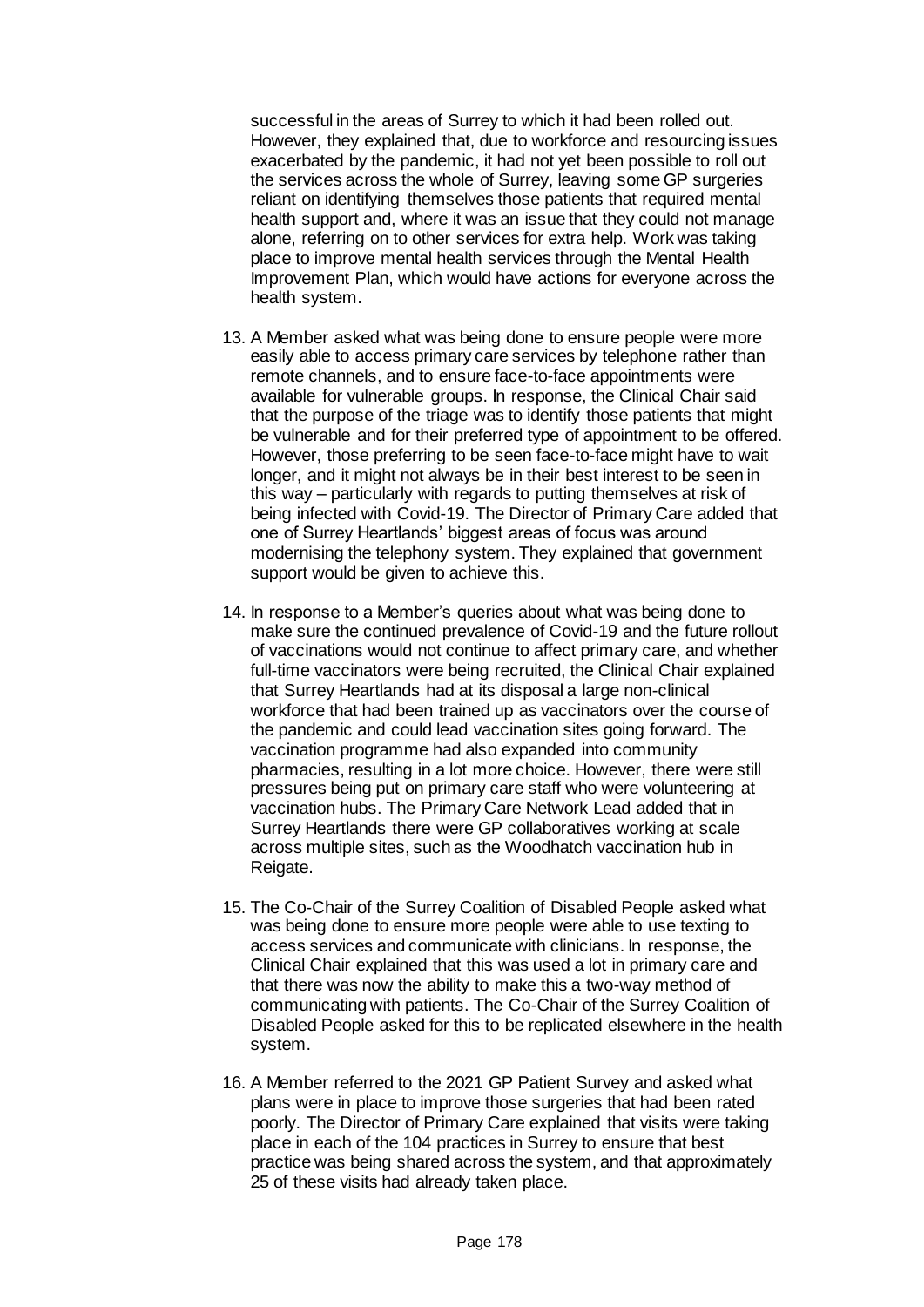- 17. Responding to a question about handover delays at hospitals, the Deputy Director of Recovery and Transformation told the Select Committee that processes were in place to minimise these wherever possible. They explained that the pandemic had sped up a lot of the transformation work taking place in healthcare and that triaging at the A&E front door was now more advanced. Members were told about the use of SDEC (same day emergency care), acute emergency admissions areas and the diverting of patients who were not critically ill but could be cared for in different locations and at a slightly slower pace. The Deputy Director of Recovery and Transformation went on to explain that all patients were triaged based on their clinical presentation, even if they arrived at A&E in an ambulance, and that work was being done to redirect and support patients at home with advice and guidance. Patients were being directed to other areas of care that were right for their needs, including pharmacies and GP surgeries, as well as 111, which could now book patients directly into A&E. Handover delays were likely to continue to be an issue over winter due to the workforce pressures being faced by ambulance services, but Surrey Heartlands were committed to working closely with them and continuing to take their feedback on changes that could be made.
- 18. A Member asked about what could be done to signpost patients to pharmacists. In response, the Deputy Director of Recovery and Transformation spoke about the importance of getting support nationally to help change public perception and help people to understand that pharmacies were a trusted local resource that could be used as a first port of call. The Clinical Chair added that the Community Pharmacist Consultation Service (CPCS) was about to be launched in Surrey Heartlands, and that this would help to triage patients to community pharmacies. It would also be possible for GPs to receive feedback on the outcome of consultations. Following a further question from a Member about ensuring pharmacies had the facilities needed to deal with an increase in patients, the Clinical Chair explained that CPCS was a national programme for community pharmacies and that those that had signed up would be provided with additional resource.

# **Recommendations:**

The Select Committee recommends that Frimley and Surrey Heartlands:

- 1. Work closely with Surrey County Council's Public Health team to create and deliver a communications campaign that highlights to residents the importance in following 'Hands. Face. Space' and social distancing to help reduce the pressures being put on hospitals over the winter months
- 2. Work with residents and Members to co-design standardised communications that hospitals can provide to the next of kin of those being discharged into care, and for these to clearly detail their care needs and questions they need to be aware of
- 3. Explore ways in which they can highlight to patients the right services for their needs to ensure they do not attend A&E when their condition does not require them to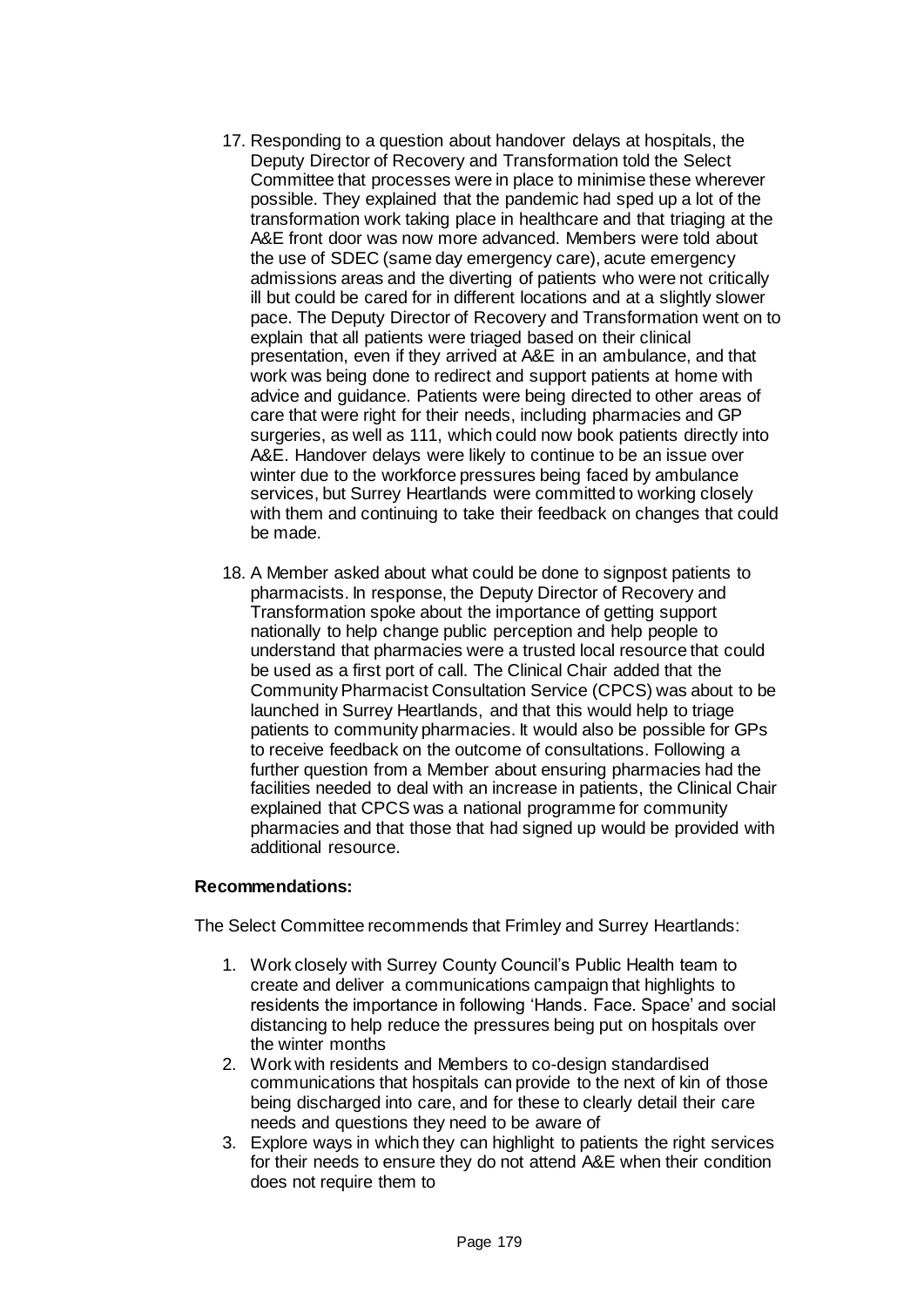# **27/21 UPDATE ON THE IMPLEMENTATION OF MENTAL HEALTH TASK GROUP RECOMMENDATIONS [Item 7]**

#### **Witnesses:**

- Andy Erskine Deputy Chief Operating Officer, Surrey and Borders Partnership NHS Foundation Trust
- Immy Markwick Mental Health Lead, Independent Mental Health **Network**
- Sinead Mooney Cabinet Member for Adults and Health
- Professor Helen Rostill Deputy Chief Executive & Director of Therapies, Surrey and Borders NHS Foundation Trust
- Liz Uliasz Assistant Director of Mental Health, Surrey County Council
- Patrick Wolter Chief Executive Officer, Mary Frances Trust

# **Key points raised during the discussion:**

#### *Frank Kelly left the meeting for the duration of the item.*

- 1. In response to a Member's question regarding support, funding and resourcing for the work of the Mental Health Improvement Plan, the Deputy Chief Executive & Director of Therapies explained that there was a cross-sector commitment to deliver improvement to mental health services, and these were being driven forward through a range of schemes and initiatives that showcased an improvement in collaborative working. Financially, there was an ongoing commitment to funding under the NHS Long-Term Plan, and mental health investment was received through the 2020 spending review. The Deputy Chief Executive & Director of Therapies went on to say that a review was underway to look at the resourcing of mental health services in Surrey, and as part of this they would look at issues around the sufficiency, use and distribution of funding, as well as value for money and effectiveness. They also added that a second Mental Health Summit would be taking place in December 2021 after being discussed at a meeting of the Health and Wellbeing Board in June 2021. The Select Committee then heard from the Assistant Director of Mental Health, who reiterated her commitment to supporting, funding and resourcing mental health services and spoke about how refreshing it was to see joined up working happening at all levels.
- 2. A Member asked about support being given to smaller third sector organisations and was told by the Assistant Director of Mental Health that this was part of the work that was being done around the Alliance model to ensure that everyone involved, including residents, had an equal voice. The Cabinet Member for Adults and Health added that she was committed to taking the Alliance forward and discussing at the Mental Health Summit what could be done to make sure that third sector organisations had every opportunity for their voices to be heard.
- 3. The Mental Health Lead of the Independent Mental Health Network spoke about the current availability of the General Practice Integrated Mental Health Service/Mental Health Integrated Community Services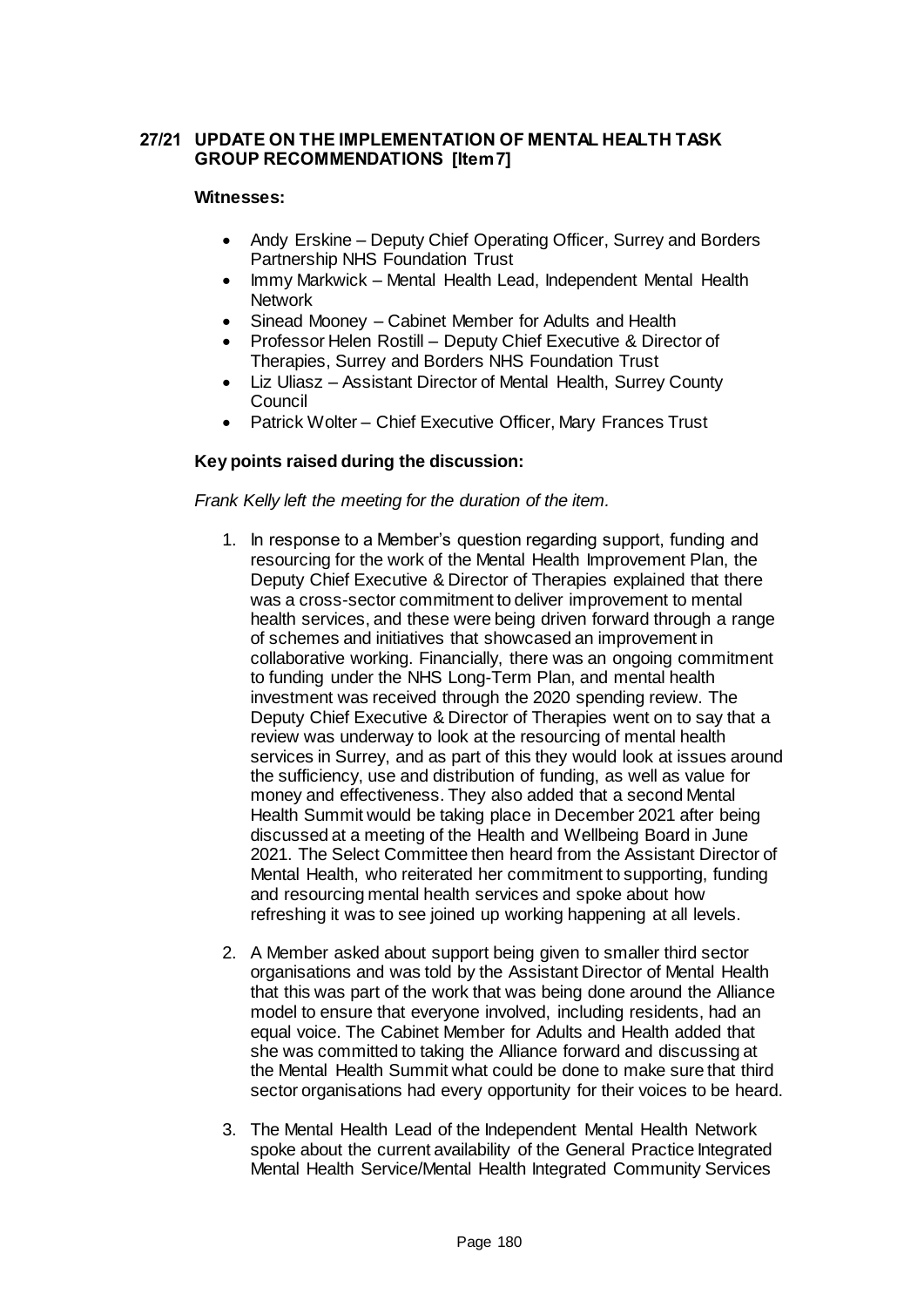(GPIMHS/MHICS) being based primarily around the north and northwest parts of Surrey, and that there was a lack of availability in the south and south-east. They went on to say that there was an issue with people experiencing mental health crises being taken to A&E, despite this not being an appropriate setting for them. In response, the Deputy Chief Operating Officer explained that very few people experiencing mental health crises were taken directly Safe Havens by ambulances and were instead being taken to A&E, and that work around this was being done with the South East Coast Ambulance Service (SECAmb). They went on to say that one of the biggest challenges was reminding SECAmb that Safe Havens were an option, but that a Professionals Advice Line had been set up and was well used, and this was more likely to signpost towards Safe Havens and away from A&E.

- 4. The Select Committee heard from the Chief Executive Officer of Mary Frances Trust, who spoke about the difficulties sometimes faced by third sector providers when trying to participate as equal partners with larger organisations. A lot of collaborative working had been taking place, particularly since the start of the Covid-19 pandemic, and many interesting initiatives had been developed, but it was sometimes difficult for the third sector to participate in certain activities, such as data collecting, due to fewer numbers of staff and available resources. Going forward, all partners needed to think about how best to support smaller organisations. They went on to say that, during the early stages of the Covid-19 pandemic, Safe Havens had concentrated on delivering services only for those people experiencing mental health crises, and that many face-to-face services had been replaced by a virtual offer. Safe Havens were in the process of returning to face-toface services but were now needing to operate both in person and online because the virtual offer was well received and still being used, which was a challenge. The Chief Executive Officer explained that Safe Havens used to have the function of supporting people to prevent them going into crisis, which they were not currently able to fulfil, and that third sector organisations were having conversations with Surrey and Borders Partnership about the future model so they could ensure people were able to access and receive the right support.
- 5. Responding to a question about funding for the continued rollout of GPIMHS/MHICS across Surrey, the Deputy Chief Executive & Director of Therapies explained that funding had been agreed and that plans for the rollout of the service to all Primary Care Networks (PCNs) were being taken forward. Including the Frimley footprint, there were nine PCNs that GPIMHS/MHICS was being rolled out to over the remainder of 2021, which would increase the total number of sites to 20. There remained challenges around recruitment, but the nine sites were still on track to be delivered in 2021, with the remaining sites following in 2022.
- 6. A Member asked whether the work taking place at the Abraham Cowley Unit at St Peter's Hospital was still on track to be completed in the summer of 2024 and what risks there might be in relation to that timescale. In response, the Director of Mental Health confirmed that they were still working to those timescales and that funding would be received through the national dormitory eradication programme.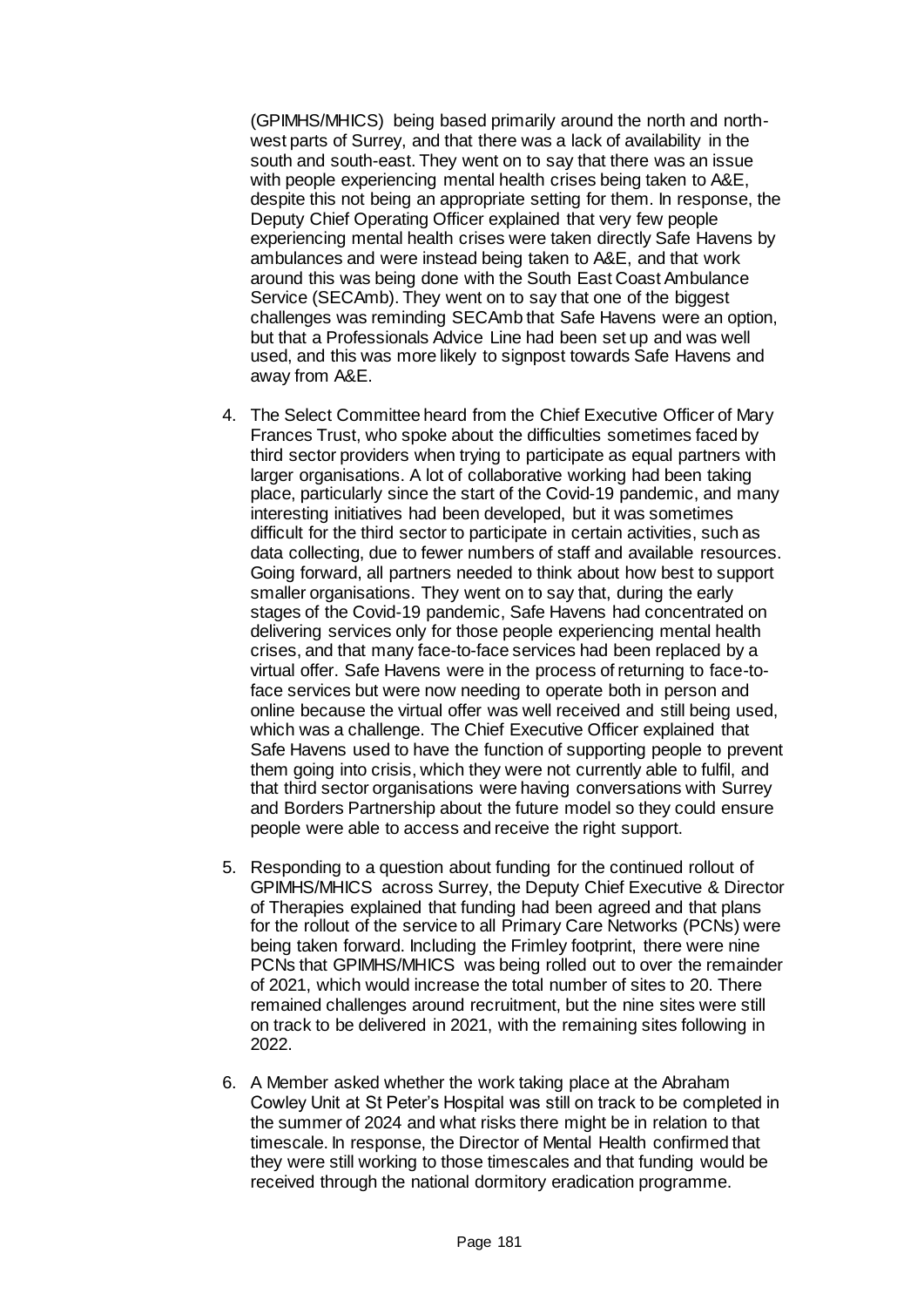# **28/21 ESTABLISHMENT OF A HEALTH INEQUALITIES TASK GROUP [Item 8]**

# **Key points raised during the discussion:**

None.

#### **Recommendations:**

The Select Committee:

- 1. Reviewed and commented on the draft scoping document of the Task **Group**
- 2. Approved the membership of the Task Group

#### **29/21 APPOINTMENT OF A NAMED STANDING OBSERVER AND SUBSTITUTE FOR THE HAMPSHIRE TOGETHER JOINT HEALTH OVERVIEWAND SCRUTINY COMMITTEE [Item 9]**

#### **Key points raised during the discussion:**

The Chairman informed the Select Committee that Carla Morson had put herself forward for the role of substitute.

#### **Recommendations:**

The Select Committee agreed to appoint Trefor Hogg as standing observer for the Hampshire Together Joint Health Overview and Scrutiny Committee and Carla Morson as substitute.

# **30/21 RECOMMENDATIONS TRACKER AND FORWARD WORK PROGRAMME [Item 10]**

# **Key points raised during the discussion:**

None.

#### **Recommendations:**

The Select Committee noted the Recommendations Tracker and Forward Work Programme.

# **31/21 DATE OF THE NEXT MEETING [Item 11]**

The next meeting of the Select Committee will be held on 16 December 2021.